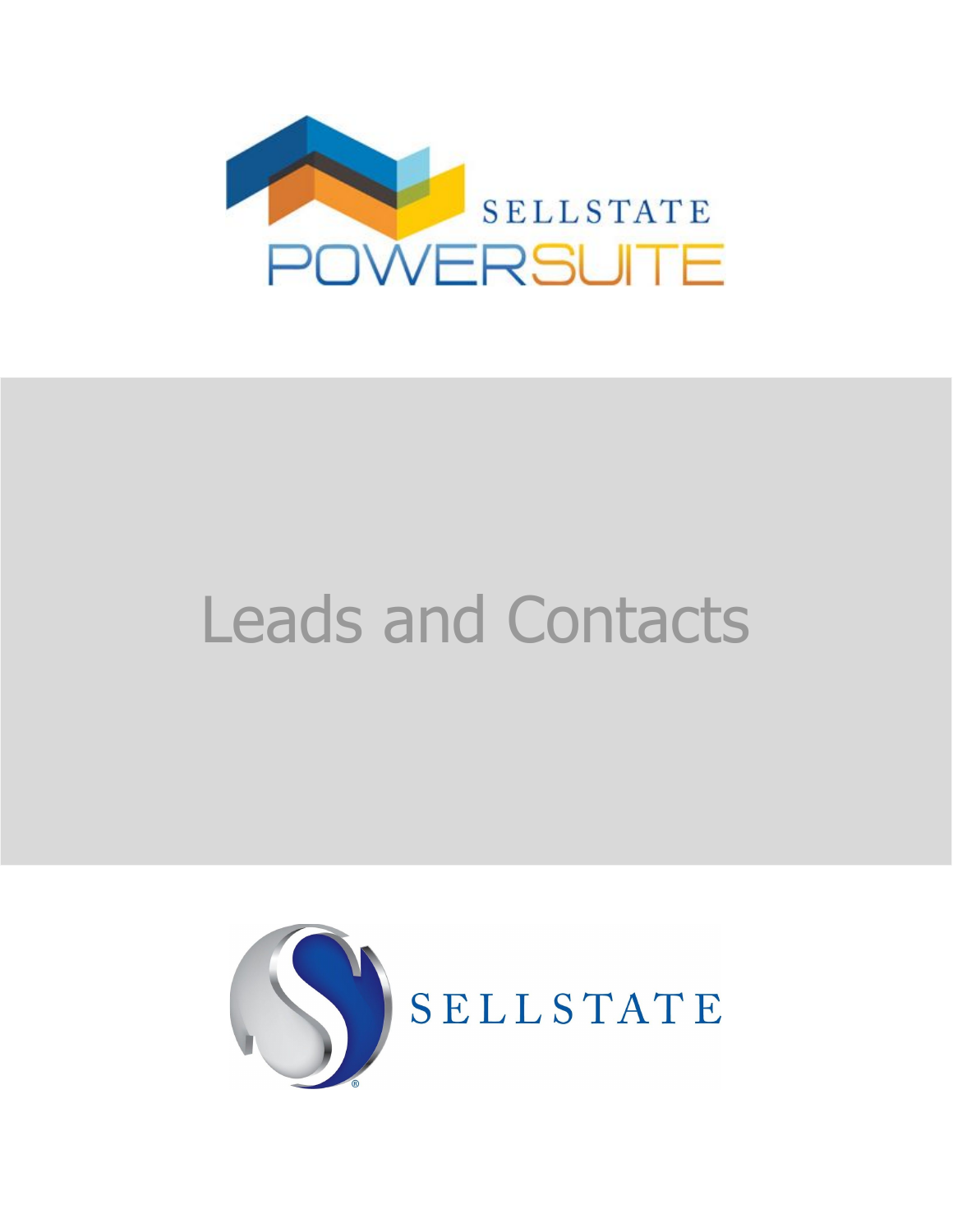

\_

Leads & Contacts Contact Manager | Buyer Profiles | Prospects Tasks Setup

Power Suite keeps track of all of your contacts, including current and past clients.

# **Editing, Adding, and Deleting Contacts**

To edit, send email, launch campaign, or delete a contact record, click on the gear icon in the top right corner of the contact to get the drop down menu.

To **add a new contact** record, click on the Add New button.



| Fdit                          |  |
|-------------------------------|--|
| <b>Send Email</b>             |  |
| <b>Enroll in Campaign</b>     |  |
| Create CMA                    |  |
| <b>Create Buyer Tour</b>      |  |
| Create Neighborhood<br>Report |  |
| Create Flyer                  |  |
| Remove                        |  |

Within the contacts application you have the ability to Edit Details for the contact, select contact categories, create a **Buyer Profile**, start a **CMA** or **Buyer Tour**, as well as enroll them in campaigns and make notes for that contact.

\_\_\_\_\_\_\_\_\_\_\_\_\_\_\_\_\_\_\_\_\_\_\_\_\_\_\_\_\_\_\_\_\_\_\_\_\_\_\_\_\_\_\_\_\_\_\_\_\_\_\_\_\_\_\_\_\_\_\_\_\_\_\_\_\_\_\_\_\_\_\_\_\_\_\_\_\_\_\_\_\_\_\_\_\_\_\_\_\_\_\_\_\_\_\_\_\_\_\_\_\_\_\_\_\_\_\_\_\_\_\_\_\_\_\_\_\_\_\_\_\_\_\_\_\_\_\_\_\_\_\_\_\_\_\_\_\_\_\_\_\_\_





\_\_\_\_\_\_\_\_\_\_\_\_\_\_\_\_\_\_\_\_\_\_\_\_\_\_\_\_\_\_\_\_\_\_\_\_\_\_\_\_\_\_\_\_\_\_\_\_\_\_\_\_\_\_\_\_\_\_\_\_\_\_\_\_\_\_\_\_\_\_\_\_\_\_\_\_\_\_\_\_\_\_\_\_\_\_\_\_\_\_\_\_\_\_\_\_\_\_\_\_\_\_\_\_\_\_\_\_\_\_\_\_\_\_\_\_\_\_\_\_\_\_\_\_\_\_\_\_\_\_\_\_\_\_\_\_\_\_\_\_\_\_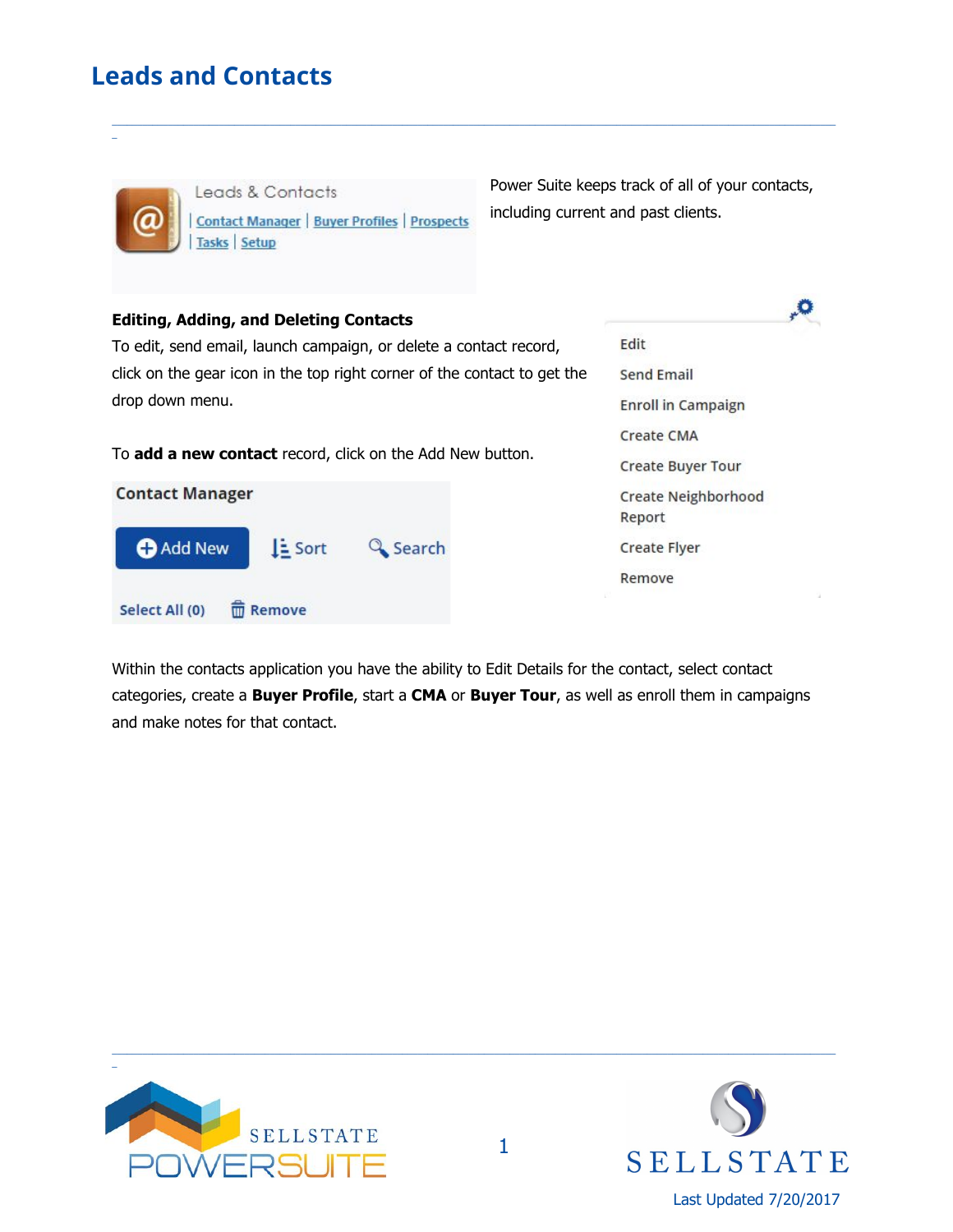\_

You can get as detailed as you need within your Contacts list.

| <b>Create CMA</b><br><b>Create Buyer Tour</b><br><b>Create Neighborhood Report</b> |
|------------------------------------------------------------------------------------|
| <b>Create Property Flyers</b>                                                      |
|                                                                                    |
|                                                                                    |
|                                                                                    |
|                                                                                    |
|                                                                                    |
|                                                                                    |

\_\_\_\_\_\_\_\_\_\_\_\_\_\_\_\_\_\_\_\_\_\_\_\_\_\_\_\_\_\_\_\_\_\_\_\_\_\_\_\_\_\_\_\_\_\_\_\_\_\_\_\_\_\_\_\_\_\_\_\_\_\_\_\_\_\_\_\_\_\_\_\_\_\_\_\_\_\_\_\_\_\_\_\_\_\_\_\_\_\_\_\_\_\_\_\_\_\_\_\_\_\_\_\_\_\_\_\_\_\_\_\_\_\_\_\_\_\_\_\_\_\_\_\_\_\_\_\_\_\_\_\_\_\_\_\_\_\_\_\_\_\_

**Activity Timeline** will show the contact's recent activity. Activity types will include property inquiries and contact requests from your Sellstate website and Homes.com, Home Tracker Sign-ups, and Lead Gator Messages.



\_\_\_\_\_\_\_\_\_\_\_\_\_\_\_\_\_\_\_\_\_\_\_\_\_\_\_\_\_\_\_\_\_\_\_\_\_\_\_\_\_\_\_\_\_\_\_\_\_\_\_\_\_\_\_\_\_\_\_\_\_\_\_\_\_\_\_\_\_\_\_\_\_\_\_\_\_\_\_\_\_\_\_\_\_\_\_\_\_\_\_\_\_\_\_\_\_\_\_\_\_\_\_\_\_\_\_\_\_\_\_\_\_\_\_\_\_\_\_\_\_\_\_\_\_\_\_\_\_\_\_\_\_\_\_\_\_\_\_\_\_\_



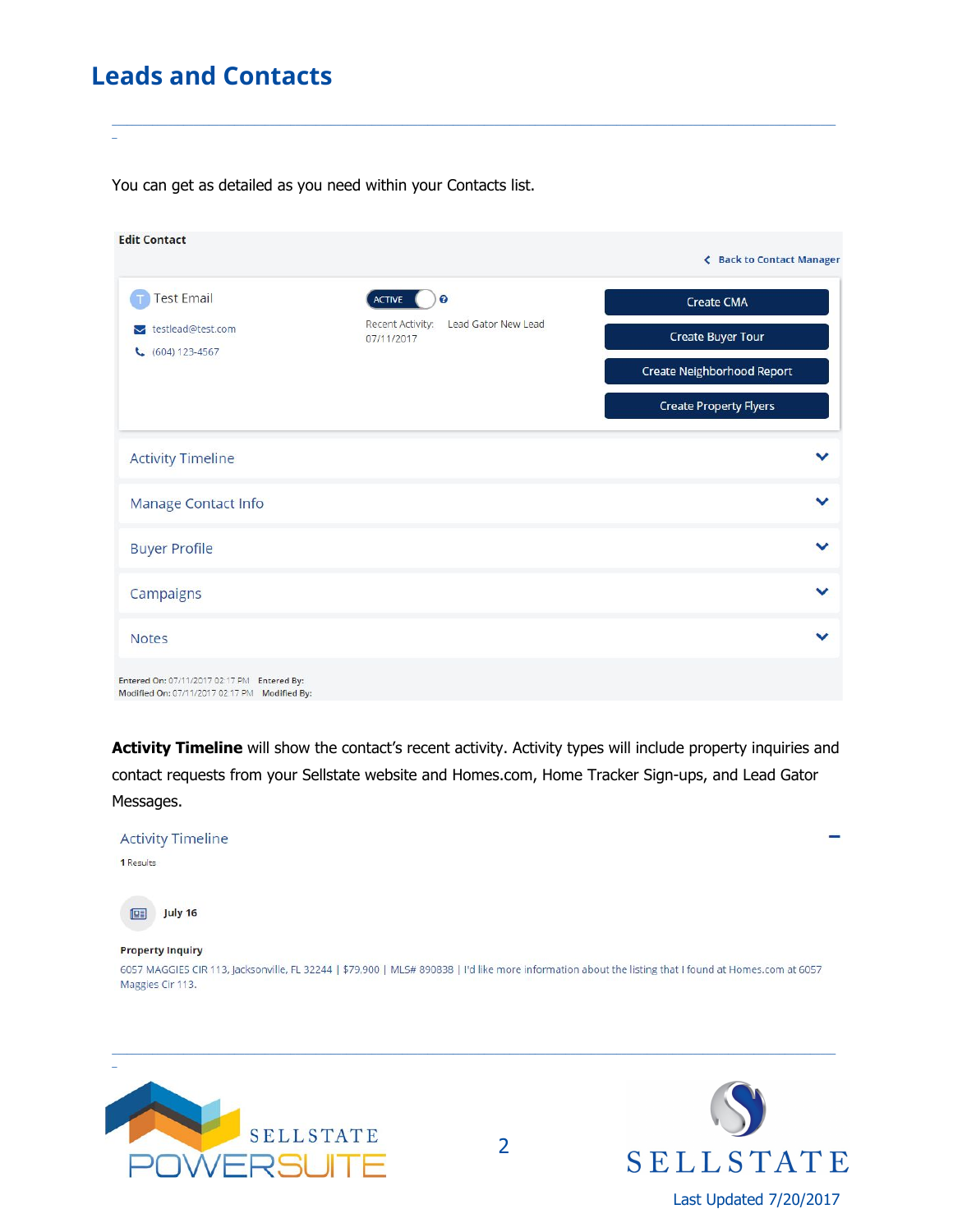Manage Contact Info

\_

**Manage Contact Info** will show the contact information such as name, phone number, email address, and lead source. Choosing a **Contact Category** will allow you to group your contacts into categories which will make it easy to send out email blasts in the Email Marketing application to a group of contacts, or to quickly export a group of contacts for third-party use.

\_\_\_\_\_\_\_\_\_\_\_\_\_\_\_\_\_\_\_\_\_\_\_\_\_\_\_\_\_\_\_\_\_\_\_\_\_\_\_\_\_\_\_\_\_\_\_\_\_\_\_\_\_\_\_\_\_\_\_\_\_\_\_\_\_\_\_\_\_\_\_\_\_\_\_\_\_\_\_\_\_\_\_\_\_\_\_\_\_\_\_\_\_\_\_\_\_\_\_\_\_\_\_\_\_\_\_\_\_\_\_\_\_\_\_\_\_\_\_\_\_\_\_\_\_\_\_\_\_\_\_\_\_\_\_\_\_\_\_\_\_\_

| <b>First Name</b>     | <b>Last Name</b> |                    | Email        |                          |
|-----------------------|------------------|--------------------|--------------|--------------------------|
| Tim                   | Brown            | timbrown@gmail.com |              |                          |
| Phone (Mobile)        | Phone (Home)     |                    | Phone (Work) | Ext.                     |
| Fax                   | Title            |                    | Company      |                          |
|                       |                  |                    |              | $E^{\alpha^*}$           |
| <b>Lead Source</b>    | Website          |                    |              |                          |
| Agent Site            | $E^{Q^*}$        |                    |              |                          |
| <b>Street Address</b> | City             |                    |              | State                    |
|                       |                  |                    |              | $\overline{\phantom{a}}$ |
| Zip                   | County           |                    | Country      |                          |
|                       |                  | $E^{Q^*}$          |              | $\blacktriangledown$     |

#### Choose contact category (Select all that apply) Attorney □ Broker/Realtor ■ Buyer Closing Agent Employee Home Inspector **Landlord Other** Lender

□ Title Agent



 $\Box$  Tenant



**Buyer/Seller** 

Internal User

Seller

\_\_\_\_\_\_\_\_\_\_\_\_\_\_\_\_\_\_\_\_\_\_\_\_\_\_\_\_\_\_\_\_\_\_\_\_\_\_\_\_\_\_\_\_\_\_\_\_\_\_\_\_\_\_\_\_\_\_\_\_\_\_\_\_\_\_\_\_\_\_\_\_\_\_\_\_\_\_\_\_\_\_\_\_\_\_\_\_\_\_\_\_\_\_\_\_\_\_\_\_\_\_\_\_\_\_\_\_\_\_\_\_\_\_\_\_\_\_\_\_\_\_\_\_\_\_\_\_\_\_\_\_\_\_\_\_\_\_\_\_\_\_

Unknown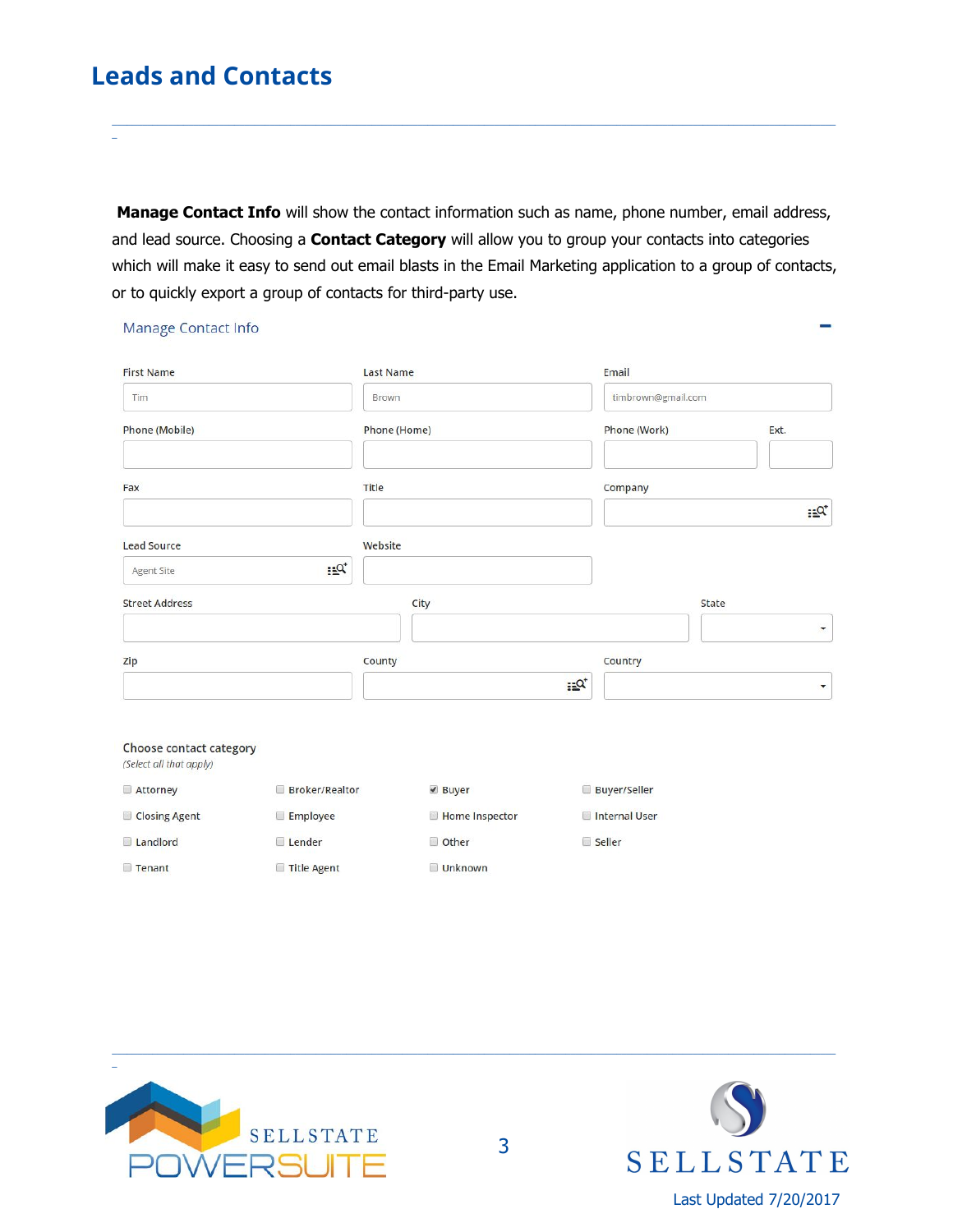\_



\_\_\_\_\_\_\_\_\_\_\_\_\_\_\_\_\_\_\_\_\_\_\_\_\_\_\_\_\_\_\_\_\_\_\_\_\_\_\_\_\_\_\_\_\_\_\_\_\_\_\_\_\_\_\_\_\_\_\_\_\_\_\_\_\_\_\_\_\_\_\_\_\_\_\_\_\_\_\_\_\_\_\_\_\_\_\_\_\_\_\_\_\_\_\_\_\_\_\_\_\_\_\_\_\_\_\_\_\_\_\_\_\_\_\_\_\_\_\_\_\_\_\_\_\_\_\_\_\_\_\_\_\_\_\_\_\_\_\_\_\_\_

#### You can even enroll your clients into **Email Drip Campaigns**: